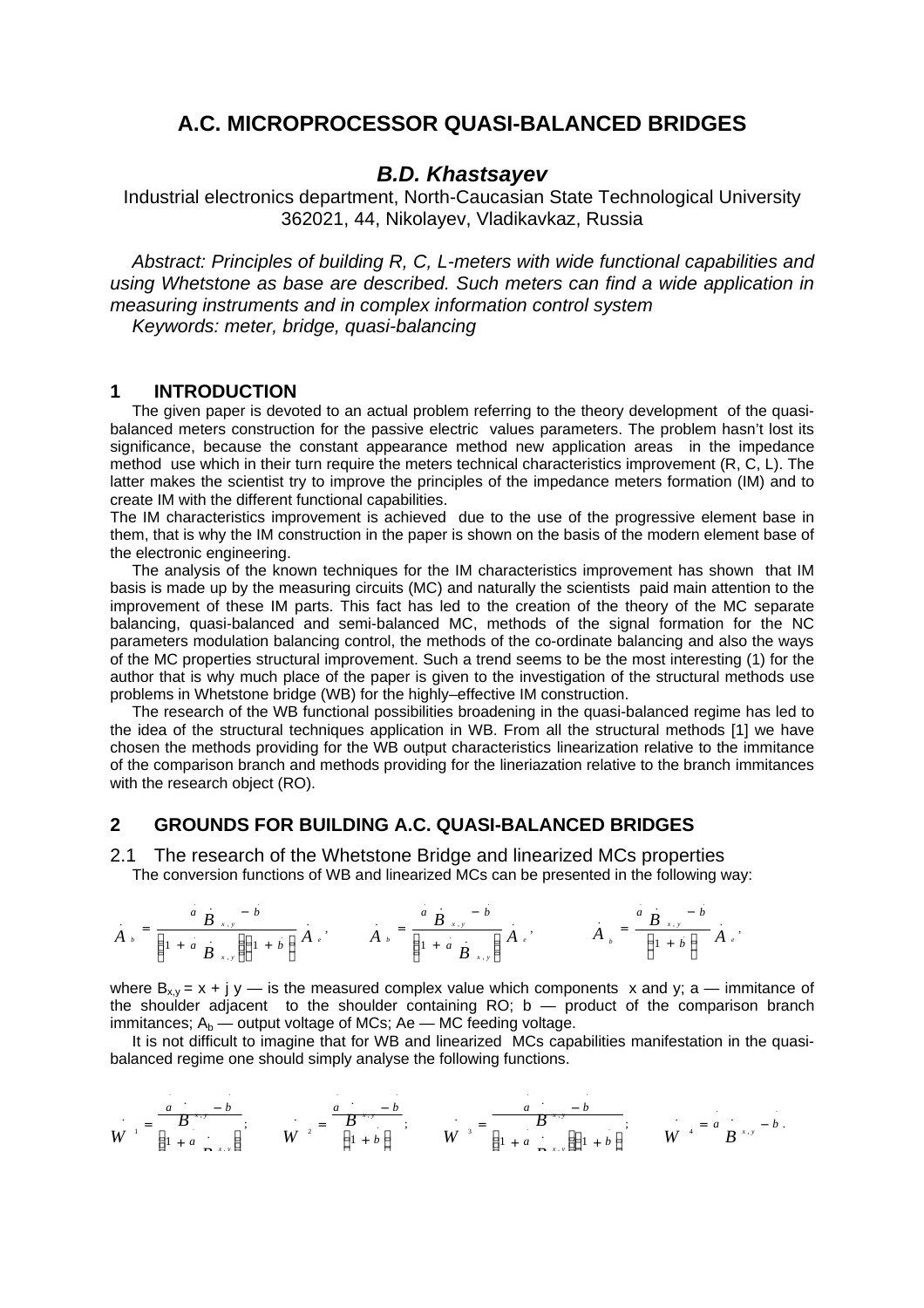They are realized by the bridges during the different conditions, i.e. while application of the following value pairs to the PSD: output voltage of MCs and the generator voltage; output voltage of MCs and the shoulder voltage of the comparison branch; the output voltage of MC and the shoulder voltage of the branch with the RO.

With the help of WB the functions — W<sub>1</sub>, W<sub>2</sub>, W<sub>3</sub> are realized with the help of the linearized MCs the function of W<sub>1</sub>, W<sub>4</sub> and the functions of W<sub>2</sub>, W<sub>4</sub> can be realized.

The investigation of the functions  $W_1$ — $W_4$  proves that both WB and linearized MCs in the quasibalance module regime (mod  $W_1=1$ ) don't provide for the module  $B_{x,y}$  setting. In this regime, WB and MCs linearized relative to the comparison branch immitances provide for the settling of only the constituents during the function  $W_1$  realization. MCs possess broader capabilities in the phase regime of quasi-balance when the equation: -arg  $W_i=0+90^\circ$  is fulfilled. We shall prove it below.

According to the function W<sub>1</sub> the quasi-balance state IM W<sub>1</sub>=0 obtained by the regulation of one the components a or b is defined by the condition:

 $x \text{ Im } \dot{a} + y \text{ Re } \dot{a}$  $x \text{ Re } a - y \text{ Im } a - \text{ Re } b$ <br>=  $\frac{x \text{ Re } a + y \text{ Im } a + 1}{}$  $x \text{ Im } a + y \text{ Re } a - \text{ Im } b$ 

which after the conversion takes the form of:

$$
- x \left( \text{Im } a \text{ Re } b + \text{Im } a - \text{Re } a \text{ Im } b \right) - y \left( \text{Re } a \text{ Re } b + \text{Re } a - \text{Im } a \text{ Im } b \right) + \text{Im } b = 0.
$$

The MC output values are set by the expression:  $\lambda_{\text{max}} = \lambda_{\text{max}}$ 1  $A_{bi} = A_{eoi}$  Re  $\dot{W}$ 

where  $\text{Re}\ \mathbf{H} \mathbf{V} = \frac{x \text{ Re } a - y \text{ Im } a + \text{ Re } b}{x \text{ Im } a + x \text{ Re } b}$ ; Re  $a - y$  Im  $a + 1$ Re  $\overline{W} = \frac{x \text{ Re } a - y \text{ Im } a + \text{Re } a}$ . . .  $W_{1} = \frac{1}{x \text{ Re } a - y \text{ Im } a + 1}$ ;  $A_{eoi}$  $x \text{ Re } a - y \text{ Im } a + \text{Re } b$  $- y Im a +$  $=\frac{x \text{ Re } a - y \text{ Im } a + \text{ Re } b}{x \text{ Im } a + \text{ Re } b}$   $A$  - is voltage applied to the base input of the PSD. In WB

but in the linearized MC 
$$
A_{eoi} = A_{e}
$$

$$
\overrightarrow{A} \quad \overrightarrow{a} \quad = \quad \overrightarrow{A} \quad \overrightarrow{A} \quad \overrightarrow{B} \quad \overrightarrow{A} \quad \overrightarrow{B} \quad \overrightarrow{A} \quad \overrightarrow{B} \quad \overrightarrow{A} \quad \overrightarrow{A} \quad \overrightarrow{A} \quad \overrightarrow{A} \quad \overrightarrow{A} \quad \overrightarrow{A} \quad \overrightarrow{A} \quad \overrightarrow{A} \quad \overrightarrow{A} \quad \overrightarrow{A} \quad \overrightarrow{A} \quad \overrightarrow{A} \quad \overrightarrow{A} \quad \overrightarrow{A} \quad \overrightarrow{A} \quad \overrightarrow{A} \quad \overrightarrow{A} \quad \overrightarrow{A} \quad \overrightarrow{A} \quad \overrightarrow{A} \quad \overrightarrow{A} \quad \overrightarrow{A} \quad \overrightarrow{A} \quad \overrightarrow{A} \quad \overrightarrow{A} \quad \overrightarrow{A} \quad \overrightarrow{A} \quad \overrightarrow{A} \quad \overrightarrow{A} \quad \overrightarrow{A} \quad \overrightarrow{A} \quad \overrightarrow{A} \quad \overrightarrow{A} \quad \overrightarrow{A} \quad \overrightarrow{A} \quad \overrightarrow{A} \quad \overrightarrow{A} \quad \overrightarrow{A} \quad \overrightarrow{A} \quad \overrightarrow{A} \quad \overrightarrow{A} \quad \overrightarrow{A} \quad \overrightarrow{A} \quad \overrightarrow{A} \quad \overrightarrow{A} \quad \overrightarrow{A} \quad \overrightarrow{A} \quad \overrightarrow{A} \quad \overrightarrow{A} \quad \overrightarrow{A} \quad \overrightarrow{A} \quad \overrightarrow{A} \quad \overrightarrow{A} \quad \overrightarrow{A} \quad \overrightarrow{A} \quad \overrightarrow{A} \quad \overrightarrow{A} \quad \overrightarrow{A} \quad \overrightarrow{A} \quad \overrightarrow{A} \quad \overrightarrow{A} \quad \overrightarrow{A} \quad \overrightarrow{A} \quad \overrightarrow{A} \quad \overrightarrow{A} \quad \overrightarrow{A} \quad \overrightarrow{A} \quad \overrightarrow{A} \quad \overrightarrow{A} \quad \overrightarrow{A} \quad \overrightarrow{A} \quad \overrightarrow{A} \quad \overrightarrow{A} \quad \overrightarrow{A} \quad \overrightarrow{A} \quad \overrightarrow{A} \quad \overrightarrow{A} \quad \overrightarrow{A} \quad \overrightarrow{A} \quad \overrightarrow{A} \quad \overrightarrow{A} \quad \overrightarrow{A} \quad \overrightarrow{A} \quad \overrightarrow{A} \quad \overrightarrow{A} \quad \overrightarrow{A
$$

.

Similarly, at the moment of the quasi-balance state Re  $W_1=0$  setting up in MCs, the condition takes place:

$$
\frac{x \text{ Re } a - y \text{ Im } a - \text{ Re } b}{x \text{ Im } a + y \text{ Re } a - \text{ Im } b} = \frac{x \text{ Im } a + y \text{ Re } a}{x \text{ Re } a - y \text{ Im } a + 1}
$$

or its equivalent condition

$$
\left(x^{2} + y^{2}\right)\left(\left(\text{Re } a\right)^{2} + \left(\text{Im } a\right)^{2}\right) + x\left(\text{Re } a - \text{Re } a \text{ Re } b + \text{Im } a \text{ Im } b\right) - y\left(\text{Re } a \text{ Im } b + \text{Im } a - \text{Im } a \text{ Re } b\right) + \text{Re } b = 0, \quad (1)
$$

and the MCs output values are found out by the expression:

$$
\dot{A}_{bi} = \dot{A}_{eoi} \text{Im } \dot{W} \tag{2}
$$

.

1 Re

 $\sum_{A}^{B} b_i = \sum_{A}^{B} e^{i\theta} y$  **Re** *a*  $\frac{1}{4}$  *bi* =  $\frac{1}{4}$  *eoi*  $\frac{1}{4}$ 

where

$$
\text{Im} \quad W = \frac{x \text{ Im } a + y \text{ Re } a - \text{ Im } b}{x \text{ Re } a - y \text{ Im } a + 1}.
$$

Having analysed the obtained expressions we can easily conclude that only in case of quasibalance state  $\text{ReW}_1=0$  setting in MCs from the quasi-balance condition (1) it is possible to calculate module B<sub>x,y</sub> provided the equation:  $I_m a = I_m b = 0$ ,  $Re b = 1$   $Re a = \frac{1}{\sqrt{a^2 + y^2}}$ . .  $x^2 + y$ *a* +  $=\frac{1}{\sqrt{1-\frac{1}{\sqrt{1-\frac{1}{\sqrt{1-\frac{1}{\sqrt{1-\frac{1}{\sqrt{1-\frac{1}{\sqrt{1-\frac{1}{\sqrt{1-\frac{1}{\sqrt{1-\frac{1}{\sqrt{1-\frac{1}{\sqrt{1-\frac{1}{\sqrt{1-\frac{1}{\sqrt{1-\frac{1}{\sqrt{1-\frac{1}{\sqrt{1-\frac{1}{\sqrt{1-\frac{1}{\sqrt{1-\frac{1}{\sqrt{1-\frac{1}{\sqrt{1-\frac{1}{\sqrt{1-\frac{1}{\sqrt{1-\frac{1}{\sqrt{1-\frac{1}{\sqrt{1-\frac{1}{\sqrt{1-\frac{1}{\sqrt{1-\frac{1$ 

It is impossible to determine even one of the  $B_{x,y}$  parameters during quasi-balance state by the MCs output values.

During the  $W_2$  function realization MCs provide for the indentical calculation of the  $B_{x,y}$  parameters in case of the quasi-balance state  $\text{ReW}_2=0$ . There may be the following cases:

-at and MC's output values are found from the expression:  
\n
$$
Im a = Im b = 0
$$
  $x = -\frac{Re b}{r}$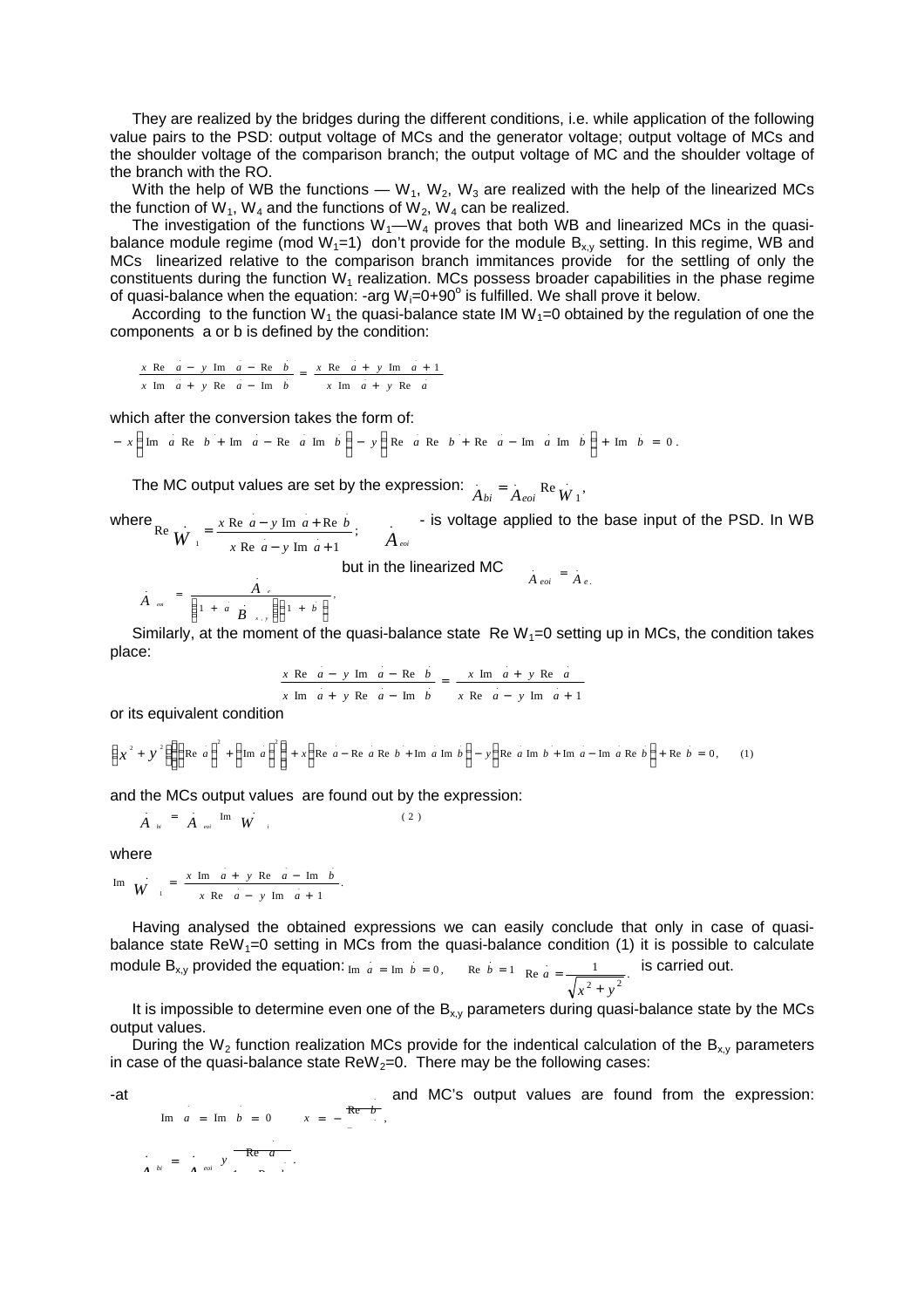-at<br>
Re  $a = \text{Im} b = 0 - y = \frac{\text{Re} b}{y}$ , Re  $a = \text{Im } b = 0 - y = \frac{\text{Re } b}{\text{Im } a}$ *a*  $a = \text{Im} \quad b = 0 - y = \frac{\text{Re} \quad b}{y}$ , and MCs output values  $\frac{1}{a} = \frac{1}{a} - x - \frac{\text{Im} \quad a}{x}$ .  $1 + Re$  $\frac{1}{1}$  =  $\frac{1}{4}$  x  $\frac{\text{Im } a}{1}$ *b*  $A_{bi} = A_{eoi} x \frac{\text{Im } a}{1 + \text{Re} a}$ 

The regulated values may be either the value component a, or the value Reb. If the value is regulated, the value component will be a and the MCs output values are equal or ,  $1 + Re$  $\frac{y}{1}$  =  $j$   $\frac{y}{1}$  Re a *b a x*  $A_{bi} = j \frac{y}{A_{eoi}} \frac{Re \ a}{x} \frac{1}{1 + Re \ b}$ , or  $A_{bi} = j \frac{x}{A_{eoi}} \frac{Re \ b}{y} \frac{1}{1 + Re \ b}$  $1 + Re$  $A = J \frac{x}{N} \frac{Re b}{r}$ . *b b y*  $\dot{A}_{bi} = j \dot{A}_{eoi} \frac{x}{y} \frac{\text{Re } b}{1 + \text{Re } b}$ , i.e. in this case it is possible to calculate

the component and the relations of the complex value components at  $A_{e0}=const$  or the influence reduction of the value A<sub>ýoi</sub> (in one MCs  $\begin{array}{rcl} A & = & A \end{array}$   $\begin{array}{c|c} \end{array}$  $\left( \begin{array}{c} 1 \end{array} \right)$ I  $\frac{1}{4}$  =  $\frac{1}{4}$   $\sqrt{1+a}$ .  $\dot{A}_{eoi} = \dot{A}_{e} \sqrt{\left(1 + a \stackrel{\cdot}{B}_{x,y}\right)}$  and  $\dot{A}_{eoi} = \dot{A}$  $\dot{A}_{\textit{eoi}} = \dot{A}_{\textit{e}}$  in the others).

,

 $\overline{\phantom{a}}$ l The W<sub>3</sub> function is realized only in WB. His not difficult to prove that in case of ReW<sub>3</sub>=0 quasibalance state in WB is fulfilled, so we can calculate the module if Ima, Imb are equal to 0 and Reb is equal to 1. The Quasi-balance State has then the form of:  $\text{Re} \,\,a \,\sqrt{\chi^2+\,{y}^2}\,$  =  $1.$ 

The  $W_4$  function is realized in MCs which expressions for the output signal have the form of  $A = \begin{pmatrix} a & b \\ c & d \end{pmatrix}$ , .  $A$ <sup>bi</sup>  $\Bigl[ \begin{array}{cc} a & B & -b \end{array} \Bigr] A$ <sup>eoi</sup>  $\overline{)}$ Ì I l  $=\begin{pmatrix} a & -b \end{pmatrix}$ . The representatives of such MCs are MCs with the BC with correspondent:

 $\overline{a}$  $\left(1 + a \frac{1}{B_{x,y}}\right)$  $\frac{1}{4}$  =  $\frac{1}{4}$   $\sqrt{1+a}$ ,  $A_{\text{evoi}} = A_{\text{e}} / \left(1 + a \frac{B_{\text{x,y}}}{B_{\text{x,y}}} \right)$  and  $A_{\text{evoi}} = A_{\text{e}} / \left(1 + b\right)$ .  $\left(1+b\right)$  $\dot{A}$ <sub>eoi</sub> =  $\dot{A}$ <sub>e</sub> $\Bigg/ \Bigg(1 + b\Bigg)$ . The  $W_4$  function is represented in the form of:

$$
\frac{A_{b}}{A_{\text{eoi}}} = x \text{ Re } a - y \text{ Im } a + \text{Re } b + j \left( y \text{ Re } a + x \text{ Im } a + \text{ Im } b \right),
$$

.

and we can determine that two quasi-balance state conditions are possible in MCs:  $R$ e  $\overline{A}$ <sub>eoi</sub>  $\overline{A}$ <sub>b</sub> = 0

and  $\lim_{M \to \infty} \frac{1}{A}$   $\lim_{b \to 0} A$   $\lim_{b \to \infty} A$   $\lim_{b \to \infty} A$   $\lim_{b \to \infty} A$   $\lim_{b \to \infty} A$   $\lim_{b \to \infty} A$   $\lim_{b \to \infty} A$ 

conversed value components but not to their relation. In case of the regulated value component is b, the output active values are proportional to the second component, and if it is  $a$  — the output active values are proportional to the  $B_{x,y}$  value components relation.

MCs with linearized functions of conversion relatively to the branch immitances with the RO using as base voltage the shoulder voltage drop of the comparison branch and application of MCs disbalance voltage to the PSD input at the regulated value b provide for the measurement by the component passive value and the  $B_{x,y}$  components relation by the output active value

when  $x \text{Im } a >> 1$ ,  $y \text{Re } a >> 1$ ,  $y \text{Im } a >> 1$ . In this case if the regulated value is a, MCs provide for the measurement by the component passive value the accurate measurement of the  $B_{x,y}$  components relation by the output active value.

In case MCs with the linear functions of conversion relatively to the comparison branch immitances use the voltage drop on one of the branch shoulders with RO and the disbalance voltage application to PSD input with the regulated value b as the base voltage they provide for the impedance component measurement by the passive value. If the regulated value is a, MCs provide for the calculation by the passive value of the component  $B_{x,y}$  and by the active output value (at  $y \ll x$  or vice versa).

The functional capabilities of the linearized MCs are considerably wider than those of WB. For example, it WB provides for the measurement of only one parameter  $B_{x,y}$ , the lineriarized MCs can measure two parameters. The wides functional of MCs are exhibited during the  $W_4$  function realization.

#### 2.2 Building of R, C, L meters on the MC basis influencing on the feeding diagonal voltage

In these MCs there are no voltages suitable for use as a base. That is why it is proposed to build MCs influencing on the feeding diagonal voltage in the quasi-balance regime with the similar character of the comparison branch immitances. We shall describe such MCs below.

a) MCs with the conversion functions, linearized relatively to the comparison branch immitances.

The important property of the given MCs is the opportunity to obtain an active value proportional to the measured component  $B_{x,y}$  while calculating the regulated element in the comparison branch.

The important advantage of the IM built by the total graph (Fig. 1a) is the simplicity of the technical realization. As Fig. 1a shows, using and active D-current value Ae= and the regulated value Reb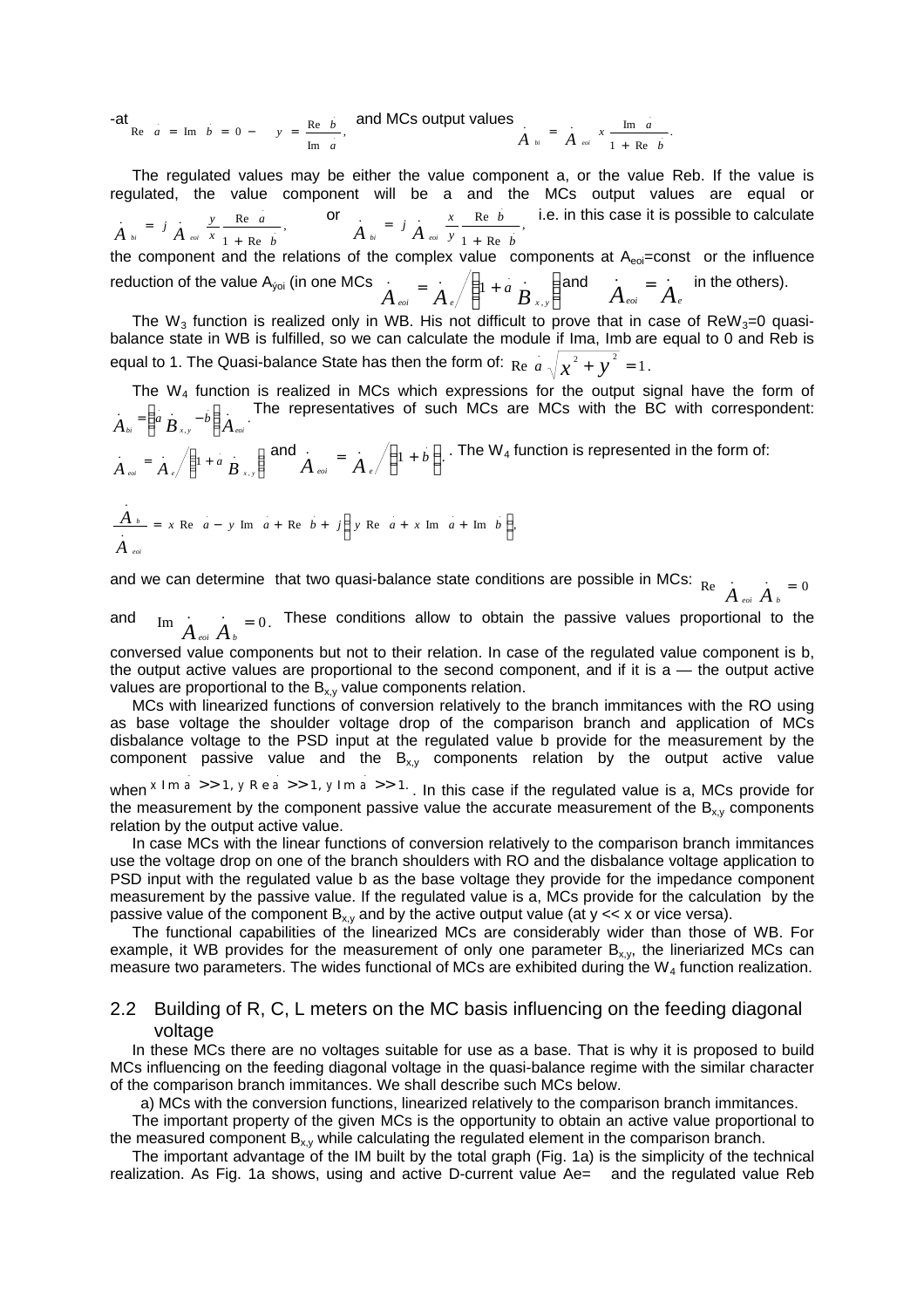together with the passive value and the active value of the A-current Ag  $\sim$  proportional to the measured component, MCs provide for the obtaining of an active value of the D-current Ag = also proportional to the measured value. PSD, analog-digital converter (ADC) and microprocessor system (MS) used in IM are designated as F, C, L on the graph. The additional signals used during the data processing aimed at the calculation of all parameters of the RO impedance can get on the inputs of d MCs. All the information data must be present on the output P, the other output is used for sending signals of the balance control to MCs.

 b) MCs with the conversion functions linearized relatively to the branch immitances with RO. The advantage of these MCs is the opportunity to use the generator voltage as a base one and the possibility of the calculation of the  $B_{x,y}$  components relation by the output active value. The total IM graph built on these MCs basis is shown on Fig. 1.b. As it can be see on this graph such 1M has no .

active value Ag depending on the measured component. But there is an active value

$$
\dot{A}_1 = \frac{A_{e=}}{a} \frac{B_{x,y}}{B_{x,y}}
$$

which meaning is rather useful in some cases, for inst. at  $x \ll y$  A<sub>1</sub> $\sim$ y and at Ima=0 DC voltage

$$
A_1 = \frac{A_{e=}}{x \operatorname{Re} a} \sim x.
$$

#### 2.3 Building of R, C, L meters on the MC basis influencing on the feeding diagonal voltage

Such MCs possess more functional capabilities in comparison with all the others, as the comparison branch shoulders can be complex.

MCs allow measuring the parameters of the inductive objects without using inductive measures. The important advantage of MCs is the possibility to measure the second parameter using one logometric conversion.

a) MCs with the misbalance voltage application into the comparison branch.

Fig.3 shows the total IM graph built on the MC basis with the misbalance voltage application into the comparison branch. Using of one logometric conversion provides for he obtaining of an active value proportional to the second components. Thus, such MCs allow to build IM for the simultaneous conversion of two parameters of the  $B_{xy}$  complex value.

Having active comparison branch resistance's we can form an active value Ag= of DC proportional to the balanced component. For this can be done it is necessary to connect an additional source of DC active value  $A\acute{v}$  in to a "node".

b) MCs with the misbalance voltage application into the RO branch.

And these MCs provide for the obtaining of an  $A_{b1}$  active value proportional to the  $B_{x,y}$  second component using one logometric conversion. Here the regulated value must be b value component.

Fig. 4 show the total graph of such IM. As it can be seen on the graph it is possible to obtain an .

active value of DC <sup>1</sup> x Re  $\ddot{a}$ . *x a A*  $A_{\perp} = \frac{A_{\parallel e^{\parallel}}}{\sqrt{B_{\parallel}B_{\parallel}A}}$  proportional to the measured value at Ima=0. An additional

active value Ae= must be included into the node "m". Having the regulated value a these MCs without any logometric conversion provide also for the conversion of the component two parameters and these components relation. This is an important advantage of the investigated MCs in comparison with the MCs linearized relatively to the comparison branch immitances.

The graphs given on Fig. 1 help to build the structures of the necessary IMs in the phase quasibalance regime. Having analysed MCs with one BC we have concluded that: the structural methods of the characteristics improvement provide for the new properties and possibilities of MCs in the quasibalance regime; the new properties and possibilities depend on the method used in MCs and on the MC branch caught by the BC circuit; using the MC peculiarities being improved by the structural methods, one can build IM with the various functional capabilities.

Fig. 3 shows IM variant converting  $C_x$  capacity and conductivity  $G_x$ . The scheme is built on the MC basis, which branch with the regulated element  $R<sub>3</sub>$  is surrounded by the positive BC. The base voltage is the voltage drop on the object. On the output of the repeater  $P_2$  the voltage  $U_2$  is proportional to the measured impedance component. By applying signals from the MC components on MC input (L) we obtain the calculation of all RO parameters and the measurement accuracy increase.

For example, Fig.4 shows the bridge variant providing for the simultaneous measurement of capacity  $C_x$  and conductivity  $G_x$  of the RO by the substitution parallel scheme. By applying DC voltage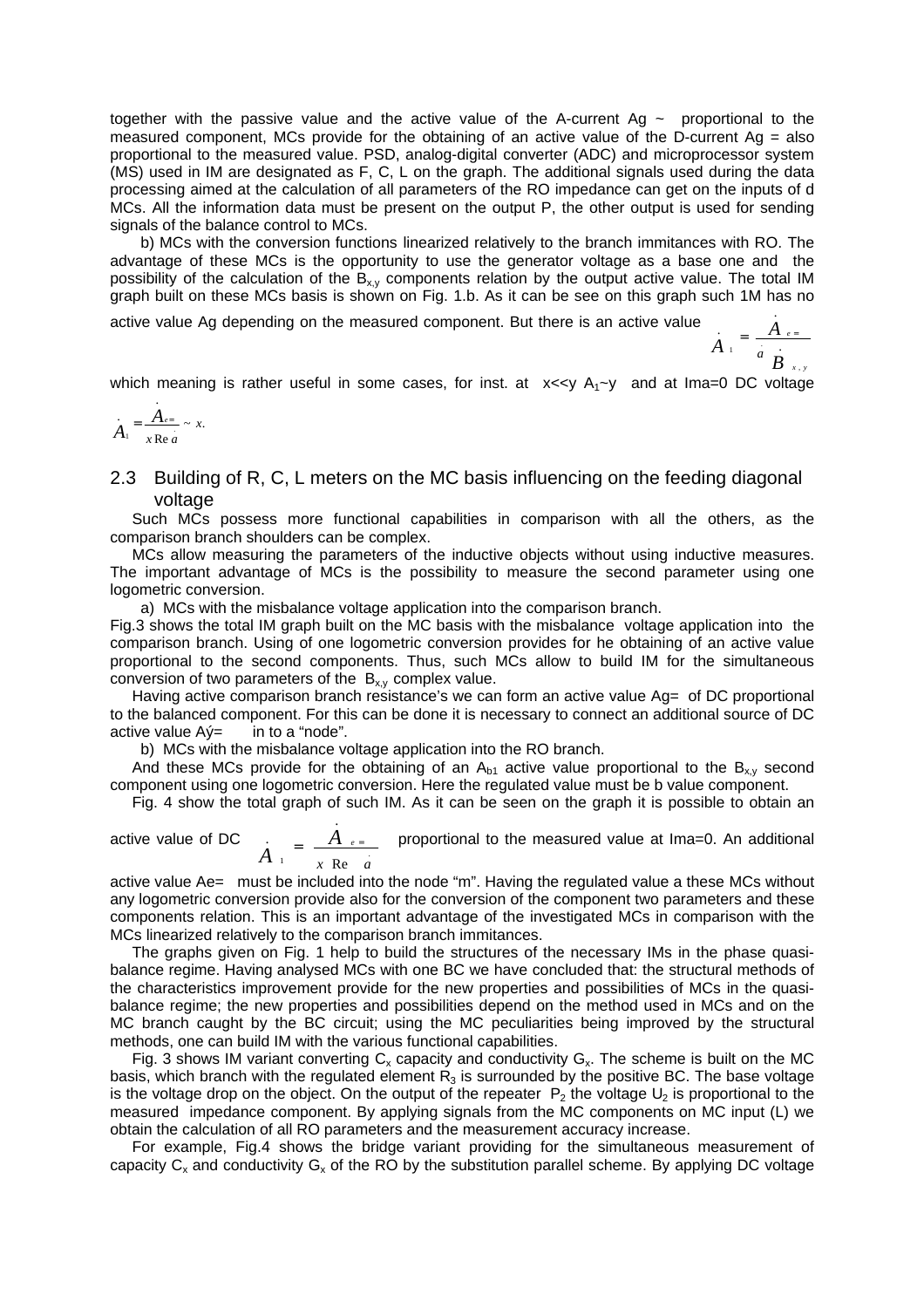on the accumulator input we provide for the DC analogue value obtaining  $U_2=Ue=R_0 G_x$ , proportional to the measured conductivity.

## **3 CHARACTERISTICS OF BRIDGES IMPLEMENTING CIRCUITS**

We recommend using analogue and digital integral microcircuits with the computing capabilities in the proposed IMs which would provide for the calculation of more than one RO passive parameter and even slight measurement accuracy increase. Although the MC use is necessary to calculate all RO passive parameters, to broaden the IM functional capabilities and parameter measurement accuracy increase.

## **4 CONCLUSION**

The new bridge structures providing for the module conversion in the quasi-balance regime and the impedance components' relation in broad limits are found out. The reading of the converted parameters is possible both by passive and active values.

The variants of the IM building with the microprocessor control systems on the basis of the developed MC structures with the improved functional capabilities are proposed.

The proposed A.C. bridges are relatively easy to implement and, at the same time, are characterised by wide functional capabilities, high measurement accuracy and calculation of passive electric parameters in the objects under investigation. They can be easily inserted both into the separate instruments and the complex systems.

### **REFERENCES**

[1] V. Kneller, B. Khastsayev, Improving the characteristics of measuring circuits by structural methods. *Measuring for progress in science and technology, ACTA IMEKO* VIII 21-27 MAY 1979. Moscow, vol. II, Budapest, 1980.

**AUTHOR:** Univ.Prof. Dr. Boris KHASTSAYEV, Department of industrial electronics, North-Caucasian State Technological University, 362021, 44, Nikolayev str., Vladikavkaz, Russia, Phone Int. ++ 7 8672 727546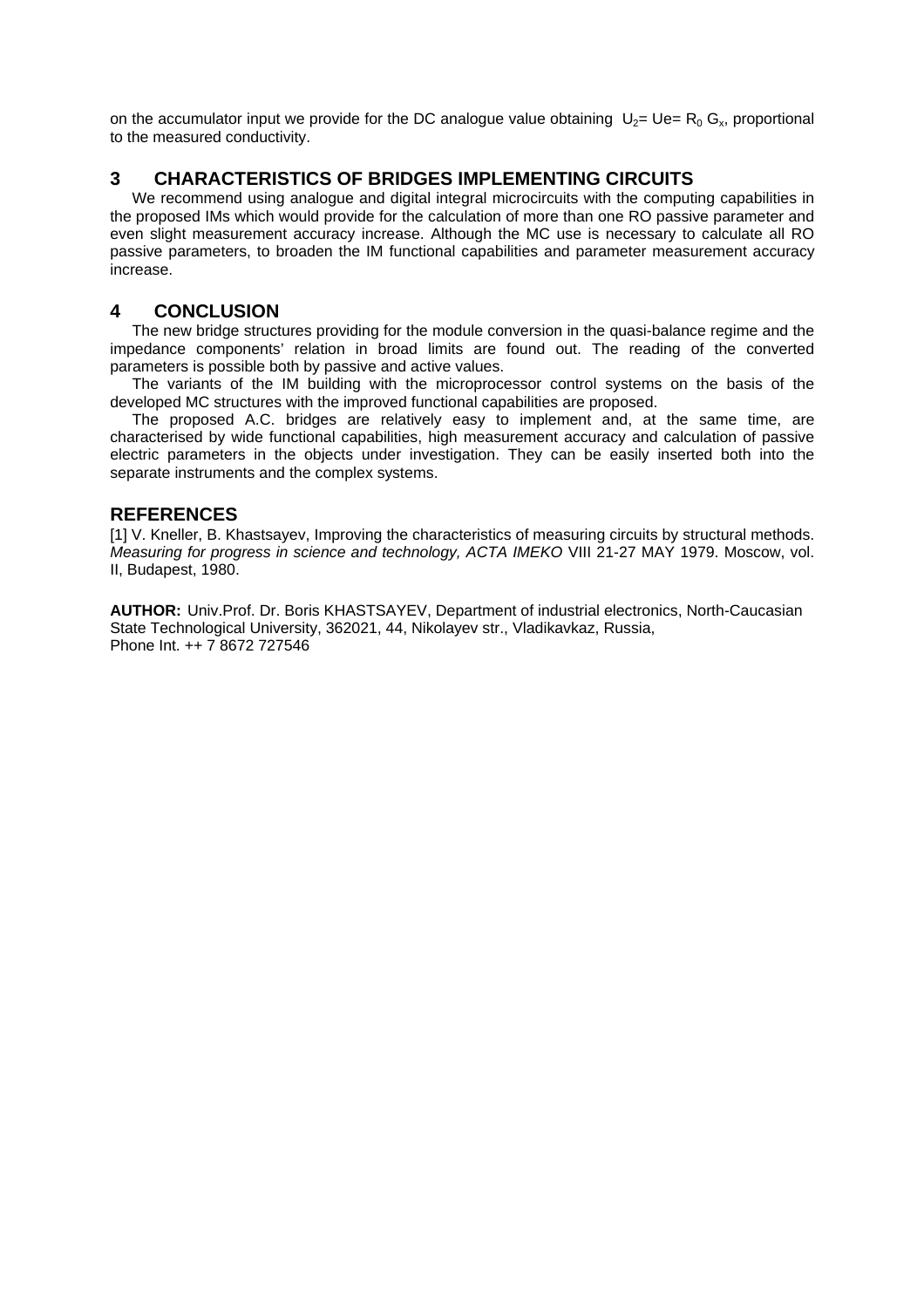

**Figure 1.** The graphs of the quasi-balance AC bridges.



**Figure 2.** The graphs of the quasi-balance AC bridges.